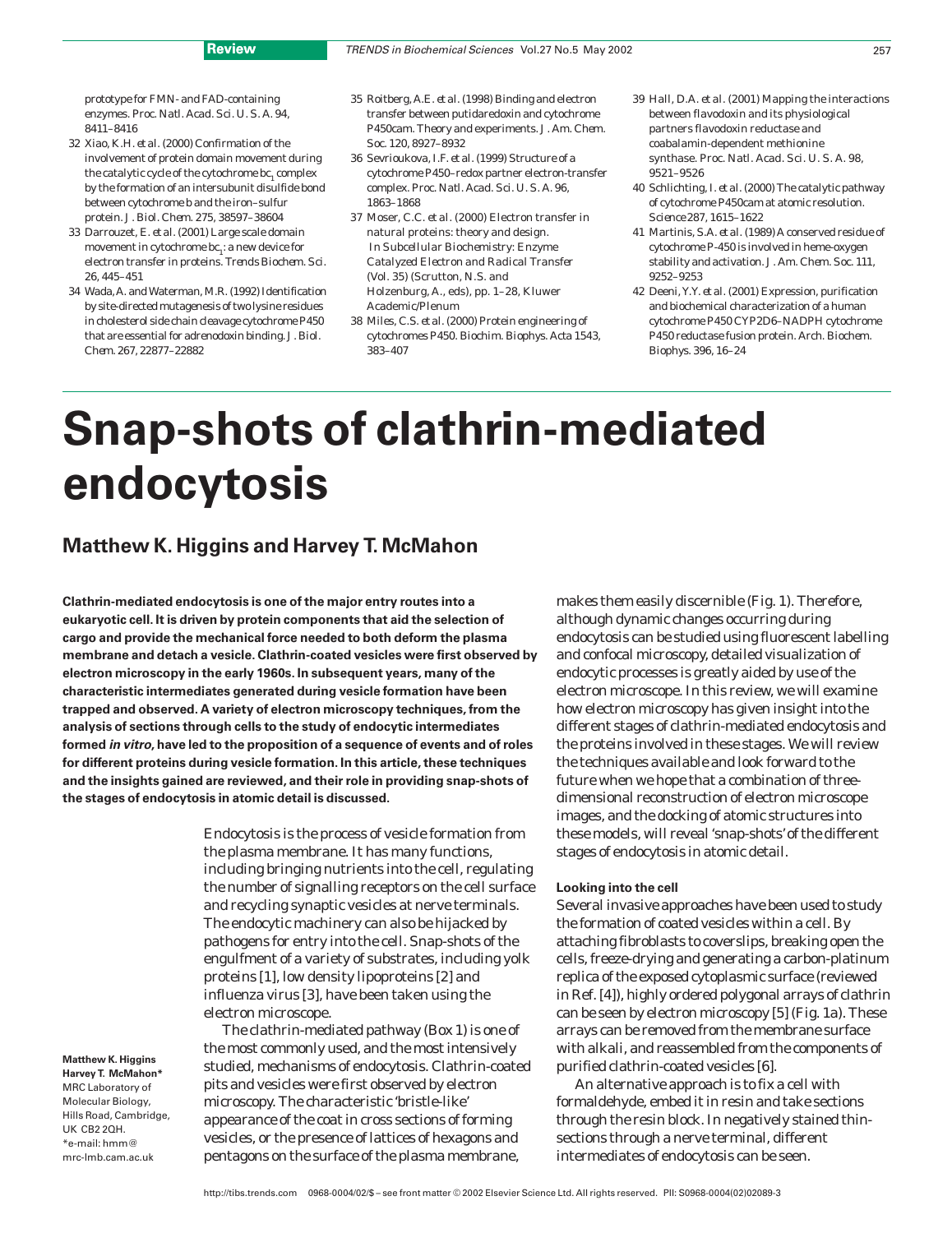## **Box 1. Clathrin-mediated endocytosis**

Endocytosis is the process of vesicle budding from the plasma membrane. It is one way in which materials can enter the cell from the extracellular environment. The many functions of endocytosis include nutrient uptake, regulation of the number of signalling receptors at the cell surface and recycling of synaptic vesicles. Clathrin-mediated endocytosis (Fig. I) begins when cytoplasmic factors associate with the plasma membrane.

#### **References**

- a Ford, M.G.J. *et al.* (2001) Simultaneous binding of PtdIns $(4.5)P_8$ and clathrin by AP180 in the nucleation of clathrin lattices on membranes. *Science* 291, 1051–1055
- b Beck, K.A. and Keen, J.H. (1991) Interactions of phosphoinositide cycle intermediates with the plasma membrane-associated clathrin assembly protein AP-2. *J. Biol. Chem.* 266, 4442–4447
- c Sorkin, A. and Carpenter, G. (1993) Interaction of activated EGF receptors with coated pit adaptins. *Science* 261, 612–615
- d Morgan, J.R. *et al*. (2000) A conserved clathrin assembly motif essential for synaptic vesicle endocyctosis. *J. Neurosci.* 20, 8667–8676
- e Farsad, K. *et al*. (2001) Generation of high curvature membranes mediated by direct endophilin bilayer interactions. *J. Cell. Biol.* 155, 193–200
- f Takei, K. *et al*. (1999) Functional partnership between amphiphysin and dynamin in clathrin-mediated endocytosis. *Nat. Cell Biol.* 1, 33–39
- g Sweitzer, S.M. and Hinshaw, J.E. (1998) Dynamin undergoes a GTP-dependent conformational change causing vesiculation. *Cell* 93, 1021–1029
- h Stowell, M.H.B. *et al*. (1999) Nucleotide-dependent conformational changes in dynamin: evidence for a mechanochemical molecular spring. *Nat. Cell Biol.* 1, 27–32
- i Marks, B. *et al*. (2001) GTPase activity of dynamin and resulting conformational change are essential for endocytosis. *Nature* 410, 231–235
- j Cremona, O. *et al.* (1999) Essential role of phosphoinositide metabolism in synaptic vesicle recycling. *Cell* 99, 179–188
- k Greener, T. *et al.* (2001) *Caenorhabditis elegans* auxilin: a J-domain protein essential for clathrin-mediated endocytosis *in vivo*. *Nat. Cell Biol.* 3, 215–219

**Fig. I.** Clathrin-mediated endocytosis. AP180 [a] (red) interacts with membrane phospholipids. The AP2 adaptor complex (green) binds both to lipids [b] and to the intracellular parts of membrane proteins that are destined for internalization [c]. Both AP180 and AP2 interact with the clathrin that constitutes the vesicle coat [d] (blue). A clathrin lattice assembles on the surface of the membrane (1). The natural curvature of this lattice leads to the formation of invaginated structures known as coated pits (2). Through the action of factors that include endophilin [e], amphiphysin [f] and dynamin [g], these coated pits become further deformed, resulting in a vesicle that is attached to the plasma membrane by a narrow neck (3). A helical array of dynamin and amphiphysin forms at the vesicle neck [f] (4) and a GTP-dependent conformational change in this apparatus causes scission and release of the vesicle into the cytoplasm [g–i] (5). The clathrin lattice is removed by the action of factors that include synaptojanin [j] and auxilin [k] (6) and the uncoated vesicle is targeted to its final destination, where it fuses with an acceptor membrane and releases its cargo.

This approach has been used to great effect with the giant reticulospinal axon of the lamprey (reviewed in Ref. [7]). When these cells are depleted of  $Ca^{2+}$ , endocytosis is inhibited. At progressive time points after the reintroduction of Ca2<sup>+</sup>, different relative proportions of endocytic intermediates are observed and the order in which these intermediates form can



be inferred [8] (Fig. 1b). Shallow coated pits predominate soon after endocytosis is initiated with Ca2<sup>+</sup> whereas, at later times, the proportions of invaginated pits and pits with narrow necks increase.

The analysis of thin sections has proved particularly effective when endocytosis has been frozen by the expression of dominant negative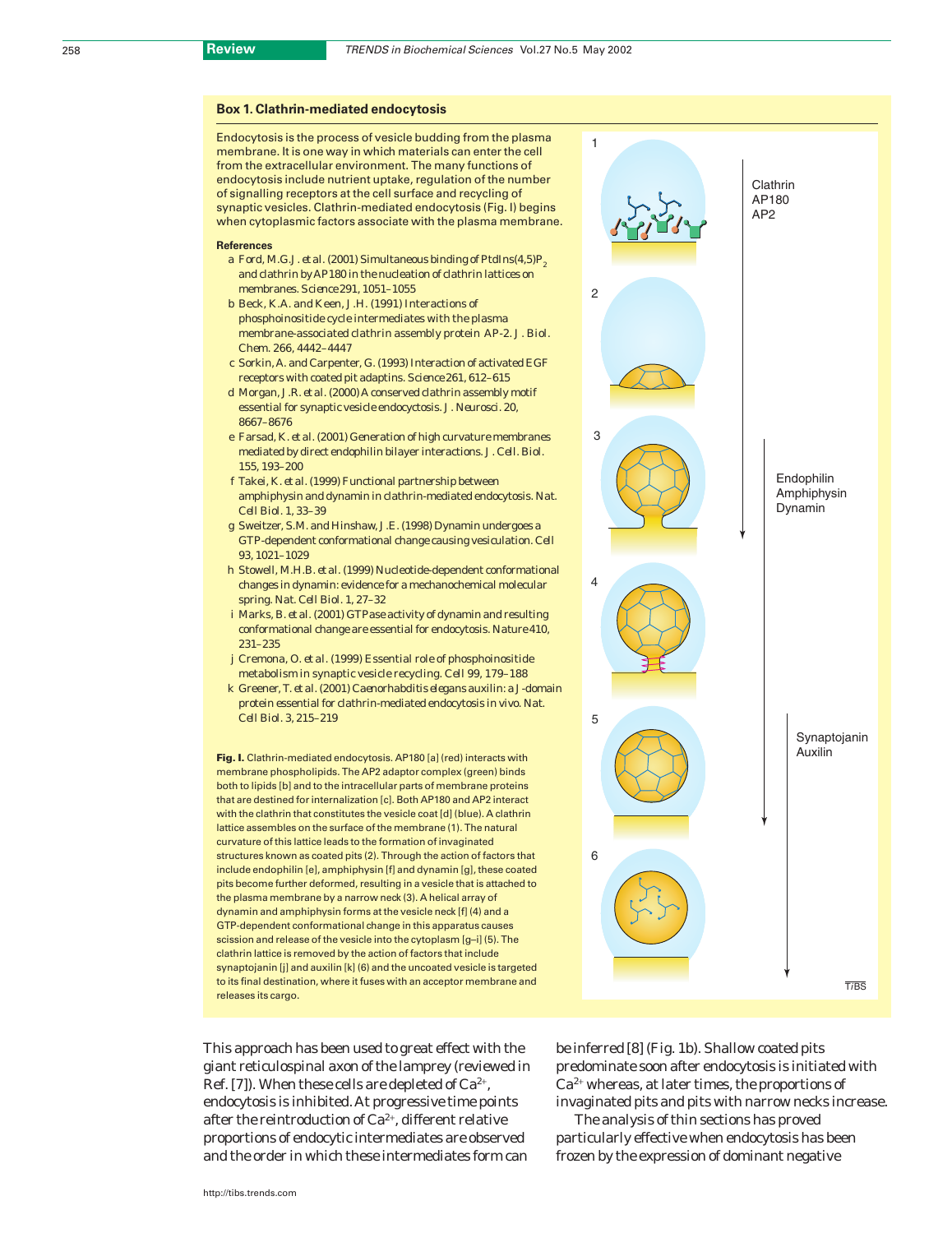

**Fig. 1.** The formation of clathrin-coated vesicles. (a) Different stages in clathrin coat formation have been captured in a carbon platinum replica of the inner surface of a chick fibroblast. Scale bar = 200 nm. (b) Stages in clathrin-coated vesicle formation can also be observed in sections through a fixed, stained giant axon. Scale bar = 100 nm. (c) In the nerve terminal of *Drosophila* melanogaster with the shibire mutant of dynamin, invaginated coated pits with narrow necks accumulate under temperatures in which dynamin is not functional. Scale bar = 100 nm. Figure is reproduced, with permission, from Refs [7], [9] (copyright of the Society for Neuroscience) and [44] (copyright of The Rockefeller University Press).

proteins that interfere at various stages of the process. Analysis of intermediates that accumulate in a blocked terminal reveals the stage at which the inhibited protein operates. An early example of this was seen in nerve terminals from flies with the temperature sensitive *shibire* mutation of dynamin [9]. Under conditions in which dynamin is not functional, collared pits with narrow necks accumulate in *shibire* nerve terminals [9] (Fig. 1c). This led to the suggestion that dynamin is involved in scission of the neck of a coated bud and in vesicle release. A similar strategy involves the generation of mice with mutations in the gene for an endocytic protein and examination of the intermediates that accumulate in the nerve terminals of these knockout animals. For example, clathrin-coated vesicles accumulated in the nerve terminals of synaptojanin-1 deficient mice [10], suggesting that synaptojanin plays a role in the uncoating process.

Endocytosis can also be blocked at a particular stage by injecting an antibody, peptide or protein domain into the cell under study. The injection of peptides that contain parts of the clathrin adaptor proteins, AP180 [11] and AP2 [12], into the giant axon of the squid led to the depletion of synaptic vesicles from these terminals, without noticeable appearance of coated pit intermediates. This might be caused by competition for clathrin binding between the injected peptide and the endogenous protein, thereby preventing endogenous AP180 and AP2 from promoting clathrin assembly at the plasma membrane. Therefore, these adaptor proteins play a role in the early stages of clathrin coat formation. By contrast, injection of an antibody that interacts with endophilin into a lamprey axon blocked endocytosis at a later stage, leading to the accumulation of shallow coated pits without necks [13]. Therefore, inhibition of endophilin does not prevent initial coat formation, but does inhibit invagination of the clathrin lattice. A later block comes by injecting peptides that prevent the interactions between dynamin and amphiphysin. In these injected synapses, invaginated coated pits with narrow necks accumulate, suggesting that the dynamin–amphiphysin interactions are not necessary for invagination and vesicle neck formation, but are required for fission of the vesicle [14]. Finally, a block of interactions between the SH3 domain of endophilin and proteins including dynamin and synaptojanin leads to accumulation of both invaginated coated pits and coated vesicles, suggesting that the interactions are important both in fission of the vesicle from the membrane and in the subsequent uncoating process [15]. Therefore, by blocking an endocytic protein *in vivo*, and determining which budding intermediates accumulate, the stage at which that protein acts can be determined.

# **Clathrin-mediated endocytosis on liposomes**

An alternative to analysing disrupted whole cells is to study the behaviour of purified proteins from the endocytic apparatus *in vitro*. Indeed, a long-term goal is to reconstitute clathrin-coated vesicle formation *in vitro* using purified components. As the proteins involved in endocytosis interact with the head-groups of membrane lipids, artificial liposomes provide a useful substrate on which to analyse their roles. Liposomes are easy to prepare [16] and can be readily studied in sedimentation assays or with the electron microscope. Indeed, when brain cytosol was incubated with synthetic liposomes in the presence of ATP and GTPγS, and the liposomes were fixed and studied by electron microscopy, both clathrin-coated buds (Fig. 2a) and dynamin-coated helices (Fig. 2b) were observed [17]. These structures are similar in appearance to those observed in the inhibited nerve terminals of Fig. 1b,c, with coated buds resembling the forming vesicle, and dynamin-coated helices the vesicle necks. Therefore, the formation of intermediates of clathrin-mediated endocytosis only requires soluble proteins and a lipid surface.

The location of different endocytic proteins within these structures has been investigated by specific labelling with gold-conjugated antibodies. The gold particles can be seen by electron microscopy, showing the presence and locations of clathrin, dynamin, amphiphysin and synaptojanin [17], and endophilin [13], in these structures. A further development of this technique is to immunodeplete one component from brain cytosol before incubation with liposomes. Depletion of endophilin inhibits formation of the dynamin-coated spirals in this *in vitro* assay, supporting its role in generating invaginated structures that elongate to form the neck of the vesicle [13].

Subsequent work has focused on reconstituting different stages of clathrin-mediated endocytosis on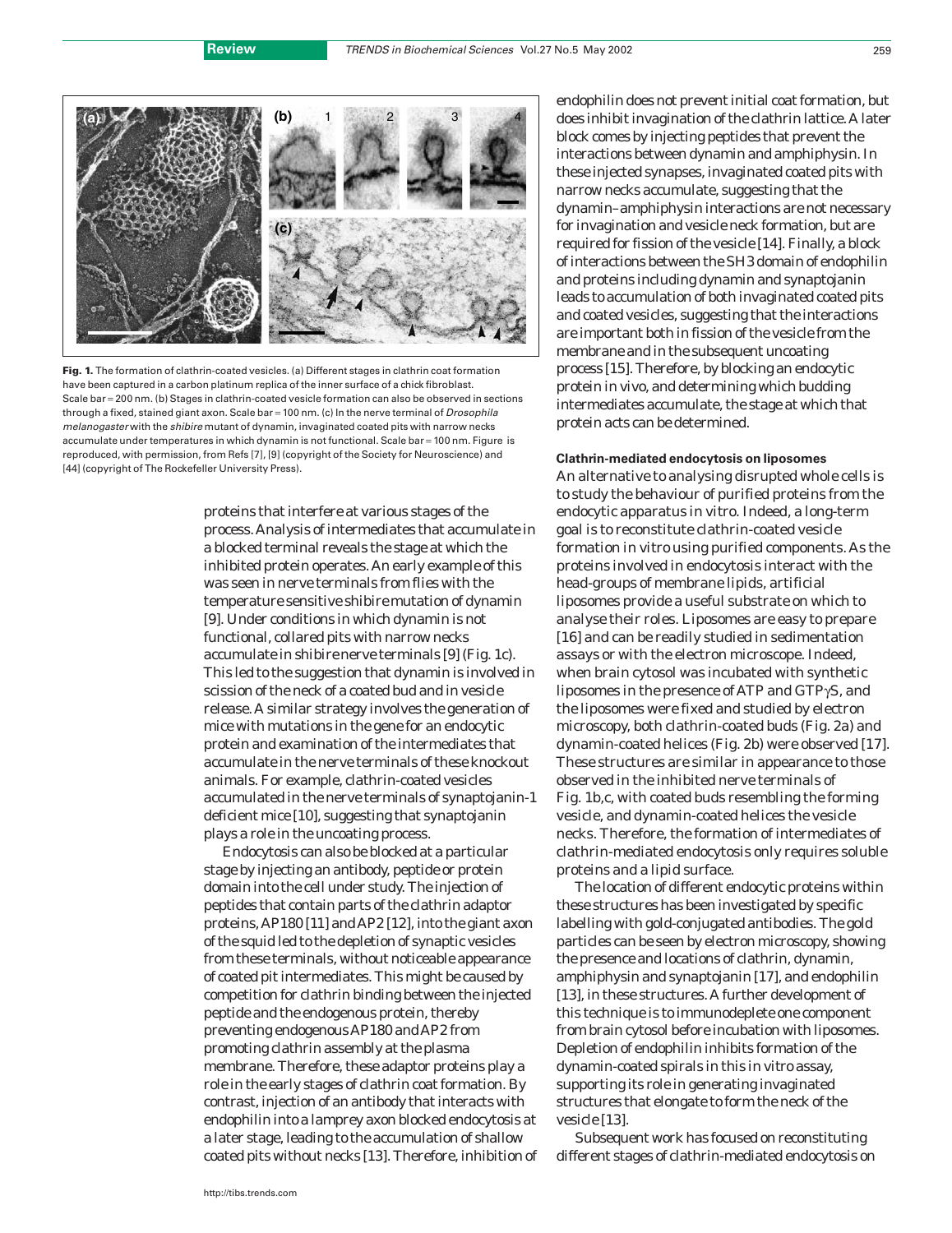**Fig. 2.** Studying coated vesicle formation on liposomes. When synthetic liposomes are incubated with clathrin coat proteins, clathrincoated vesicles (a) and dynamin-coated helical arrays (b) can be observed. The incubation of liposomes with dynamin alone leads to tubulation of liposomes and the formation of regular helical arrays  $(c,d)$ . Scale bars = 100 nm. Figure is reproduced, with permission, from Refs [17,18].



liposomes. Incubation of phosphatidylserine liposomes with purified, recombinant dynamin leads to the formation of helical structures [17,18] (Fig. 2c,d). These have a similar appearance to the necks of vesicles in nerve terminals inhibited by the *shibire* mutation (Fig. 1c), suggesting that dynamin is part of the machinery at the vesicle neck. When these dynamin tubes are incubated with GTP they fragment [18], suggesting that dynamin forms a helix around the neck of a vesicle that can drive fission of the neck.

The interactions of dynamin with amphiphysin [18] and endophilin [19] have also been investigated using liposomes. All three proteins are able to tubulate liposomes independently. Tubes formed



**Fig. 3.** Studying vesicle fission on lipid nanotubes. (a) Lipid nanotubes form from lipid mixtures that contain ≥40% of the lipid, nonhydroxyacyl-galactosylceramide. These nanotubes were incubated with dynamin in the presence of (b) 1 mm GTPγS or (c) 1 mm GDP, before negative staining and electron microscopy. Scale bar = 100 nm. Figure is reproduced, with permission, from Ref. [26]; copyright © 1999 Macmillan Magazines Ltd.

from a combination of dynamin and amphiphysin fracture more completely upon incubation with GTP than those formed from dynamin alone. They also appear to interact more readily with clathrin. Therefore, a combination of these proteins appears to be involved in fission of the neck of the vesicle *in vivo* [20]. By contrast, the presence of endophilin appears to inhibit dynamin-mediated vesiculation [19].

In addition to formation of vesicles from the plasma membrane, vesicles form on intracellular membranes and move between intracellular compartments. Clathrin-coated vesicles containing adaptor proteins AP1 and AP3 form on the surface of the Golgi apparatus and move to locations such as the lysosome and the endosome. By contrast, the very different COPI and COPII coats are involved in vesicular movement between the Golgi apparatus and the endoplasmic reticulum. In each of these cases, purified soluble factors and synthetic liposomes are sufficient to reconstitute coat formation [21–24]. However, as yet, the formation of clathrin-coated vesicles from purified plasma membrane components has not been reconstituted *in vitro*.

**Studying vesicle budding using lipid nanotubes** The monounsaturated, nonhydroxyacylgalactosylceramide lipid (NFA-GalCer) is a minor component of most plasma membranes. However, when resuspended in aqueous buffer it forms 'nanotubes'[25] (Fig. 3). These lipid tubules are relatively uniform, with lengths of 250–400 nm and diameters of 25–30 nm. Nanotubes also form readily from lipid mixtures that contain 40% of NFA-GalCer together with other lipids, allowing tubules to be generated that have a composition closer to that of the plasma membrane. As dynamin is able to bind to and tubulate liposomes [17,18], its ability to assemble on lipid tubules has been investigated [26]. Indeed, when the ligand lipid of dynamin, phosphatidylinositol-4,5-bisphosphate  $[PtdIns(4,5)P<sub>2</sub>]$ , is included in a lipid tubule, dynamin binds to form a clear helix (Fig. 3b).

Electron microscopy has been used to investigate the conformational changes undergone by dynamin on lipid tubules [26,27]. Dynamin is a GTPase, but its mode of action is under considerable debate. It has been suggested to act as a classical G protein that senses the state of the bound nucleotide to regulate a downstream factor that causes vesicle scission [28]. An alternative suggestion is that dynamin is a mechanochemical enzyme that undergoes a conformational change to cause vesicle scission. Studies of lipid tubules with dynamin bound have supported this idea. Whereas the GTP-bound state of dynamin forms a tightly spaced helix (Fig. 3b), in the GDP-bound state, the spacing between adjacent turns of the helix increases nearly twofold [26] (Fig. 3c). This led to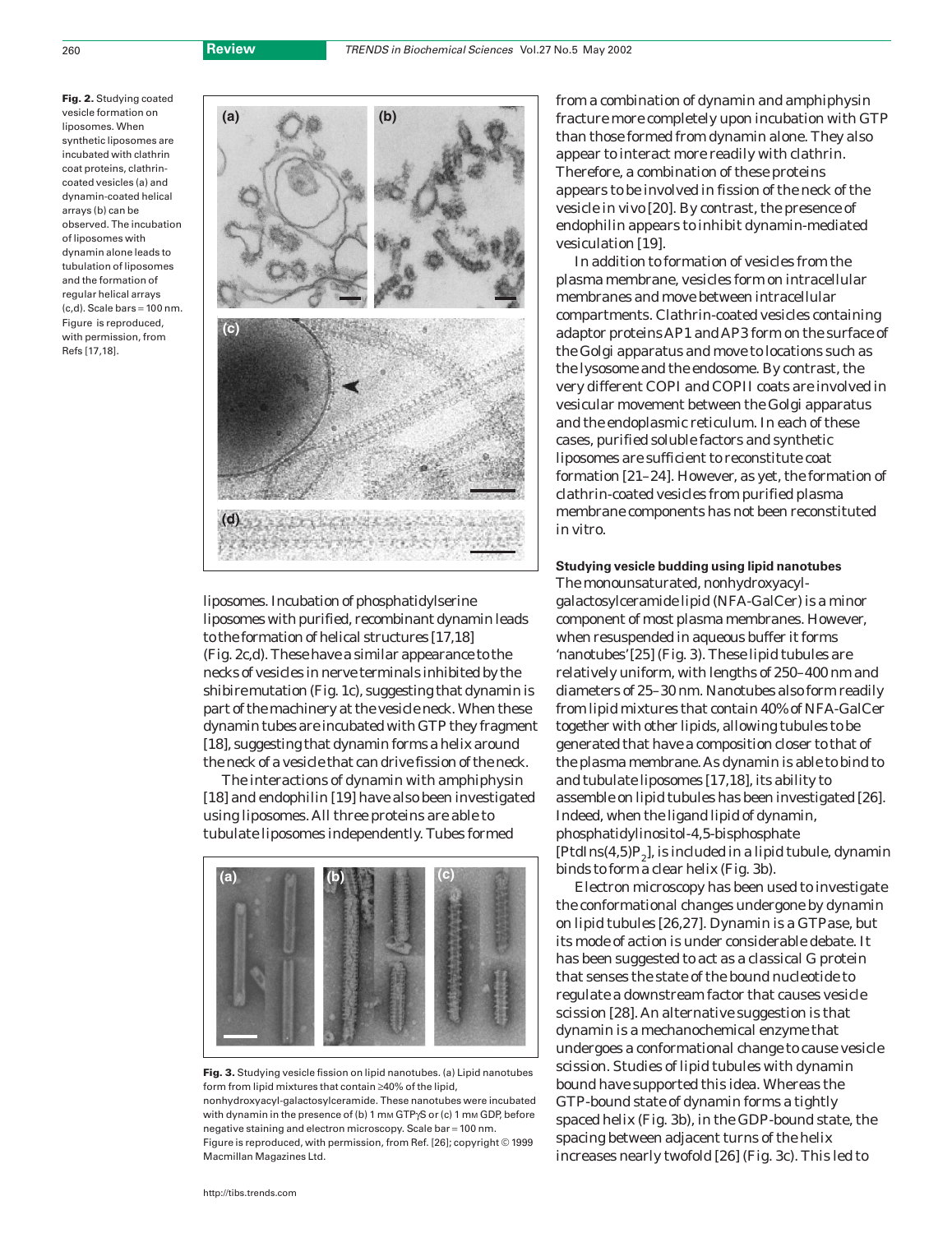

**Fig. 4.** Studying clathrin coat formation of a lipid monolayer. Lipid monolayers form when solvent dissolved lipid is placed onto the surface of a droplet of aqueous buffer. (a) A cross-section through a teflon block used to generate a monolayer [45]. The wells are filled with aqueous buffer and a chloroform-dissolved lipid mixture is placed onto well A. The smaller opening (B) is used to inject protein underneath the pre-formed monolayer. (b) In the presence of AP180, clathrin lattices form on the surface of a monolayer containing phosphatidylinositol-4,5-bisphosphate. (c) In the presence of both AP180 and AP2, these lattices appear more electron dense. (d) Rotary platinum shadowing of the lattices studied in (c) shows the presence of invaginated clathrin-coated pits. Indeed, single angle platinum shadowing reveals that, in the presence of AP180 alone, flat clathrin lattices form (e) whereas, in the presence of AP180 and AP2, these lattices were curved (f). Scale bar = 100 nm.

the suggestion that dynamin acts as a mechanochemical spring that undergoes a length-wise conformational change as it hydrolyses GTP, thereby popping a vesicle from the membrane. An alternative suggestion is that dynamin at the vesicle neck acts as a 'constrictase', reducing the diameter of the neck and releasing the vesicle. Indeed, the diameters of dynamin-coated PtdSer tubules decrease upon the addition of GTP [18,29]. Analysis of various mutants of dynamin in the different nucleotide-bound states supports a mechanochemical role for dynamin in which a conformational change accompanying GTP hydrolysis is necessary for the function of dynamin in endocytosis [27], but the exact nature of the conformation change is an area of intense study.

#### **Formation of clathrin lattices on lipid monolayers**

Although studies of the interactions of proteins with liposomes and lipid nanotubes have provided a wealth of information, lipid monolayers were chosen to investigate early stages of clathrin cage assembly (Fig. 4). When a droplet of solvent-dissolved lipid is placed onto an aqueous droplet, the solvent evaporates and leaves a single layer of lipid molecules, oriented with their head groups in contact with the aqueous mixture and their hydrophobic tails extending into the air.

Recently, monolayers have been used to study the roles of AP180 and AP2 in the nucleation of clathrin lattices [30]. A lipid monolayer containing PtdIns $(4,5)P<sub>2</sub>$  was used to mimic the internal leaflet of the plasma membrane. In the presence of AP180 and

clathrin, lattices form on the surface of such a lipid monolayer (Fig. 4b). The addition of the AP2 complex leads to the formation of more electron-dense areas of clathrin assembly (Fig. 4c). Rotary platinum shadowing suggests that the structures formed in the presence of AP2 and AP180 are invaginated half cages of clathrin (Fig. 4d). To more reliably compare the degree of invagination of clathrin lattices generated in the presence and absence of AP2, single angle platinum shadowing can be used (Fig. 4e,f) as the lengths of the shadows reveal the degree of invagination of the different structures present. Therefore, whereas AP180 nucleates the formation of a predominantly flat clathrin lattice (Fig. 4e), the addition of AP2 stimulates curvature of these lattices to generate coated pits (Fig. 4f). The structures formed in the presence of AP2 have a similar diameter to clathrin-coated vesicles found in a nerve terminal. Therefore, lipid monolayers provide a means of mimicking the internal surface of the plasma membrane and provide a valuable tool for study of the early stages of clathrin lattice formation and the interplay between clathrin assembly proteins. However, the presence of only one leaflet of the membrane makes it difficult to envisage how this system can be used to study the entire process of vesicle budding.

# **Photoconversion**

To understand vesicle formation, it is necessary to study the movement of both protein and lipid during the different stages of endocytosis. Fluorescent dyes such as FM1-43 and FM2-10 allow lipid to be visualized. They partition into the outer leaflet of the plasma membrane of a cell, but cannot penetrate through to the inner leaflet because of the charged head group of the dye. When in the membrane environment, these dyes fluoresce strongly. However, they can be removed from the outer surface of a cell and, after this washing, only dye that has been internalized by endocytosis remains to label the cell. By using fluorescent microscopy, the rates of uptake and release of the dye can be used to investigate the movement of vesicles through a nerve synapse (reviewed in Ref. [31]).

To get a closer look at where internalized dyes are located within a nerve terminal, and to identify which vesicles have been internalized during the labelling process, photoconversion techniques can be used. When FM1-43 or FM2-10 are illuminated with blue light (at 430 nm) in the presence of diaminobenzidine, they are converted into electron-dense reaction products that can be visualized by electron microscopy. Examination of sections of stained, labelled, photoconverted cells show clearly which vesicles have taken up the dye and their location within the cell [32]. The different kinetics of uptake of FM1-43 and FM2-10, combined with their locations following uptake, have reinforced the idea that there are two different pools of vesicles, which show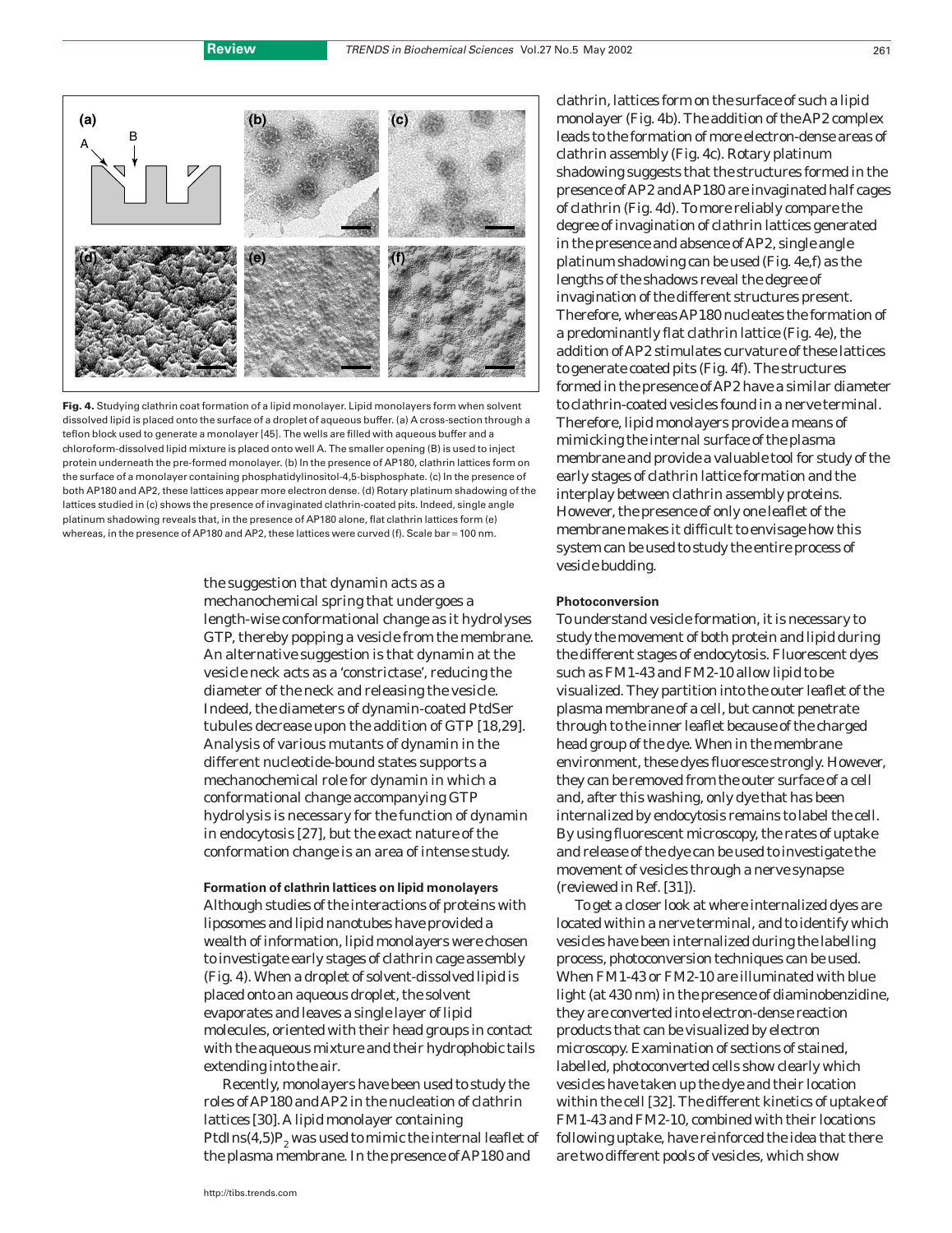

**Fig. 5.** Observation of internalized vesicles using fluorescent dyes. Photo-conversion of the fluorescent dye FM1-43 generates an electron-dense substrate that can be visualized in the electron microscope. In this case, a nerve terminal has been stimulated in the presence of FM1-43 and then photo-converted. Successive thin sections show the locations of labelled vesicles and can be used to generate a three-dimensional reconstruction of the vesicles in the terminal. Scale bar = 100 nm. Figure is reproduced, with permission, from Ref. [35].

different recycling properties [33]. Successive sections through photoconverted terminals have been used to generate three-dimensional reconstructions of vertebrate nerve-muscle synapse [34] and hippocampal synapses [35] (Fig. 5), in which recently internalized vesicles can be distinguished from those at different stages of vesicle recycling. These reconstructions show that the labelled synaptic vesicles are, on average, located closer to the active zone than unlabelled vesicles. The ability to identify recently endocytosed vesicles, perhaps combined with electron tomography, could enable us to pinpoint differences between the vesicles that are participating in cycles of exo- and endocytosis in the nerve terminals and those that are not.

# **Electron tomography**

Whereas electron microscopy of thin-sections enables visualization of slices through the cell, electron tomography can be used to generate threedimensional reconstructions from two-dimensional projection images [36]. The object to be imaged can be prepared in several different ways. Thick sections of fixed, embedded, stained material can be studied. Alternatively, to reduce artefacts caused by sample preparation, the specimen can be suspended in holes on the surface of an electron microscope grid and fastfrozen by plunging the grid into liquid ethane. Successive images can then be taken with the sample tilted by 1° between each imaging event. Image processing of these data generates a three-dimensional reconstruction of the object. Tomography of ice-embedded specimens has been used to generate three-dimensional models of a prokaryotic cell [37], a phage captured during the process of injecting DNA into a liposome [38], and a mitochondrion [39]. The resolution of the reconstruction of a mitochondrion [39] is in the region of 70 Å and is sufficiently high to see ATP synthase protruding from the surface of the mitochondrial membrane. Therefore, tomography of ice-embedded specimens enables reconstructions of sufficient resolution for observation of individual protein complexes.

Electron tomography has also been used to investigate stained sections of the active-zone material of the frog neuromuscular junction, generating a three-dimensional model of docked vesicles and the network in which they dock [40]. A reconstruction of a clathrin-coated vesicle has also been generated [15], showing that the achievable resolution of tomography is sufficient for the generation of three-dimensional reconstructions of intermediates in vesicle budding. As electron tomography of fast-frozen samples avoids the potential artefacts of fixation, sectioning and negative staining, it allows us to look into a cell with a minimum of perturbation. In addition, techniques are available that allow atomic structures determined by X-ray crystallography to be 'docked'into low resolution structures derived from electron microscope images [41]. Similar techniques are under development to allow structures to be docked into structures derived from electron tomography [42]. Already, the structures of many protein domains implicated in clathrin-mediated endocytosis have been determined [43]. By docking these structures into electron tomography models of the different stages of endocytosis, it should be possible to derive snap-shots of the intermediates of endocytosis at atomic resolution.